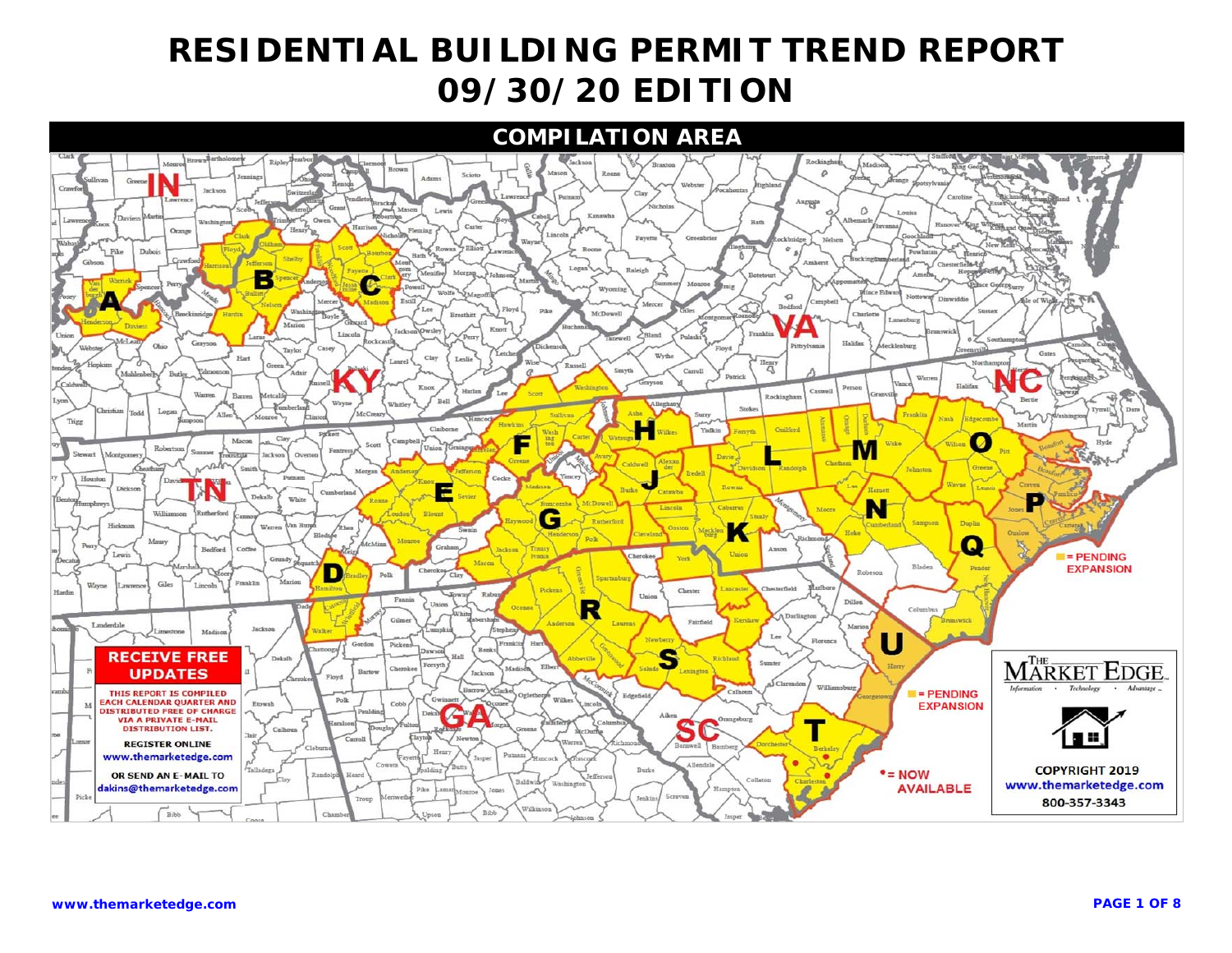#### **SUMMARY OF ALL MARKETS**

|                                                                                                                                                                                                                                                                                                                                                                                                               |                                                                                                                                    |                                                                                                                                                                    |                                                                                                                                                                      | <b>TOTALS</b>                                                                                                                                                          |                                                                                                                                                                        |                                                                                                                                                                    |                                                                                                                                                                    |                                                                                                                                      |                                                                                                                                                  | <b>% CHANGE</b>                                                                                                                                 |                                                                                                                                        |                                                                                                                                        |                                                                                                                                                | <b>HIGH END *</b>                                                                                                               |                                                                                                                                      |                                                                                                                                      |
|---------------------------------------------------------------------------------------------------------------------------------------------------------------------------------------------------------------------------------------------------------------------------------------------------------------------------------------------------------------------------------------------------------------|------------------------------------------------------------------------------------------------------------------------------------|--------------------------------------------------------------------------------------------------------------------------------------------------------------------|----------------------------------------------------------------------------------------------------------------------------------------------------------------------|------------------------------------------------------------------------------------------------------------------------------------------------------------------------|------------------------------------------------------------------------------------------------------------------------------------------------------------------------|--------------------------------------------------------------------------------------------------------------------------------------------------------------------|--------------------------------------------------------------------------------------------------------------------------------------------------------------------|--------------------------------------------------------------------------------------------------------------------------------------|--------------------------------------------------------------------------------------------------------------------------------------------------|-------------------------------------------------------------------------------------------------------------------------------------------------|----------------------------------------------------------------------------------------------------------------------------------------|----------------------------------------------------------------------------------------------------------------------------------------|------------------------------------------------------------------------------------------------------------------------------------------------|---------------------------------------------------------------------------------------------------------------------------------|--------------------------------------------------------------------------------------------------------------------------------------|--------------------------------------------------------------------------------------------------------------------------------------|
|                                                                                                                                                                                                                                                                                                                                                                                                               |                                                                                                                                    |                                                                                                                                                                    | <b>ANNUAL</b>                                                                                                                                                        |                                                                                                                                                                        |                                                                                                                                                                        | <b>YTD</b>                                                                                                                                                         |                                                                                                                                                                    |                                                                                                                                      | <b>ANNUAL</b>                                                                                                                                    |                                                                                                                                                 | <b>YTD</b>                                                                                                                             |                                                                                                                                        | <b>ANNUAL</b>                                                                                                                                  |                                                                                                                                 | <b>YTD</b>                                                                                                                           |                                                                                                                                      |
| <b>ST MARKET</b><br>MAP                                                                                                                                                                                                                                                                                                                                                                                       | #OF<br><b>CODE</b><br><b>OFFICES</b>                                                                                               | 2016                                                                                                                                                               | 2017                                                                                                                                                                 | 2018                                                                                                                                                                   | 2019                                                                                                                                                                   | Q1+Q2+Q3<br>2019                                                                                                                                                   | 2020                                                                                                                                                               | 2017<br><b>VS</b><br>2016                                                                                                            | 2018<br><b>VS</b><br>2017                                                                                                                        | 2019<br><b>VS</b><br>2018                                                                                                                       | 2020<br><b>VS</b><br>2019                                                                                                              |                                                                                                                                        | 2017 2018 2019                                                                                                                                 |                                                                                                                                 | $Q1+Q2+Q3$<br>2019                                                                                                                   | 2020                                                                                                                                 |
| <b>EVANSVILLE</b><br>IN<br>A<br><b>KY LOUISVILLE</b><br><b>KY LEXINGTON</b><br>TN CHATTANOOGA<br>Ð<br>TN KNOXVILLE<br>TN TRI-CITIES<br><b>NC ASHEVILLE</b><br><b>NC BOONE</b><br><b>NC HICKORY</b><br><b>NC CHARLOTTE</b><br><b>NC TRIAD</b><br><b>NC TRIANGLE</b><br>M<br><b>NC FAYETTEVILLE</b><br><b>NC EASTERN</b><br>$\Omega$<br><b>NC WILMINGTON</b><br>Q<br>SC UPSTATE<br>SC COLUMBIA<br>SC CHARLESTON | $\overline{\mathbf{8}}$<br>23<br>13<br>19<br>39<br>23<br>17<br>8<br>8<br>17<br>15<br>22<br>16<br>17<br>18<br>24<br>22<br>19<br>328 | 874<br>3,271<br>1,944<br>2,247<br>3,227<br>912<br>2,326<br>354<br>737<br>13,331<br>4,029<br>12,103<br>2,355<br>1,179<br>4,073<br>6,183<br>4.702<br>6,040<br>69,888 | 854<br>3,816<br>2,064<br>2,247<br>3,797<br>1,073<br>2,609<br>433<br>886<br>15,396<br>4,788<br>13,876<br>2,393<br>1,527<br>4,770<br>7,279<br>3,971<br>6,181<br>77,960 | 788<br>3,416<br>1,905<br>2,719<br>3,904<br>1,017<br>2,764<br>453<br>1,080<br>16,223<br>4,673<br>13,447<br>2,310<br>1,621<br>4,177<br>7,972<br>4,252<br>5,753<br>78,474 | 855<br>3,476<br>1,966<br>2,466<br>4,230<br>1,043<br>2,599<br>484<br>1,005<br>15,968<br>4,358<br>14,702<br>2,444<br>1,551<br>4,125<br>8,497<br>4,042<br>4,530<br>78,341 | 651<br>2,607<br>1,540<br>1,918<br>3,070<br>810<br>1,948<br>383<br>782<br>12,112<br>3,280<br>11,230<br>1,837<br>1,164<br>2,948<br>6,444<br>3,078<br>3,275<br>59,077 | 741<br>3,138<br>1,583<br>1,772<br>3,551<br>893<br>1,925<br>376<br>872<br>14,199<br>3,762<br>10,816<br>2,416<br>1,297<br>3,553<br>6,961<br>3,177<br>3,313<br>64,345 | $-2%$<br>17%<br>6%<br>0%<br>18%<br>18%<br>12%<br>22%<br>20%<br>15%<br>19%<br>15%<br>2%<br>30%<br>17%<br>18%<br>$-16%$<br>2%<br>11.6% | $-8%$<br>$-10%$<br>$-8%$<br>21%<br>3%<br>$-5%$<br>6%<br>5%<br>22%<br>5%<br>$-2%$<br>$-3%$<br>$-3%$<br>6%<br>$-12%$<br>10%<br>7%<br>$-7%$<br>0.7% | 9%<br>2%<br>3%<br>$-9%$<br>8%<br>3%<br>$-6%$<br>7%<br>$-7%$<br>$-2%$<br>$-7%$<br>9%<br>6%<br>$-4%$<br>$-1%$<br>7%<br>$-5%$<br>$-21%$<br>$-0.2%$ | 14%<br>20%<br>3%<br>$-8%$<br>16%<br>10%<br>$-1%$<br>$-2%$<br>12%<br>17%<br>15%<br>$-4%$<br>32%<br>11%<br>21%<br>8%<br>3%<br>1%<br>8.9% | 145<br>652<br>322<br>53<br>358<br>89<br>530<br>101<br>174<br>2,027<br>457<br>2,561<br>189<br>95<br>641<br>1,009<br>268<br>N/A<br>9,671 | 115<br>566<br>266<br>128<br>403<br>71<br>578<br>124<br>213<br>2,050<br>498<br>2,498<br>206<br>71<br>422<br>1,033<br>326<br>N/A<br>9,568 11,213 | 146<br>595<br>327<br>101<br>417<br>97<br>538<br>130<br>175<br>2,159<br>445<br>2,603<br>185<br>109<br>757<br>1,311<br>465<br>653 | 105<br>419<br>267<br>73<br>297<br>72<br>398<br>101<br>144<br>1,676<br>348<br>2,002<br>140<br>80<br>557<br>964<br>318<br>471<br>8,432 | 107<br>418<br>292<br>77<br>300<br>89<br>377<br>118<br>134<br>1,774<br>413<br>1,743<br>237<br>84<br>610<br>982<br>345<br>358<br>8,458 |
| EVDAMCION ADEA                                                                                                                                                                                                                                                                                                                                                                                                |                                                                                                                                    |                                                                                                                                                                    | <b>DED CENCHIC COVE</b>                                                                                                                                              |                                                                                                                                                                        |                                                                                                                                                                        |                                                                                                                                                                    |                                                                                                                                                                    |                                                                                                                                      |                                                                                                                                                  |                                                                                                                                                 |                                                                                                                                        |                                                                                                                                        |                                                                                                                                                |                                                                                                                                 | * $HIGH END = Permits with estimated cost of$<br>construction (i.e. permit value) in excess of \$400,000                             |                                                                                                                                      |

|   | EXPANSION AREA  |  |
|---|-----------------|--|
| P | NC JACKSONVILLE |  |

U SC MYRTLE BEACH **4,159 5,069 4,480 4,749 22% ‐12% 6%**

| А   |       | <b>PER CENSUS.GOV</b> |       |       |
|-----|-------|-----------------------|-------|-------|
| LE  | 1.622 | 1.856                 | 1.931 | 2.409 |
| ١СН | 4.159 | 5.069                 | 4.480 | 4.749 |

| <b>14%</b> | 4%     | 25% |
|------------|--------|-----|
| 22%        | $-12%$ | 6%  |
|            |        |     |

construction (i.e. permit value) in excess of \$400,000 or size in excess of 4,000 sq ft.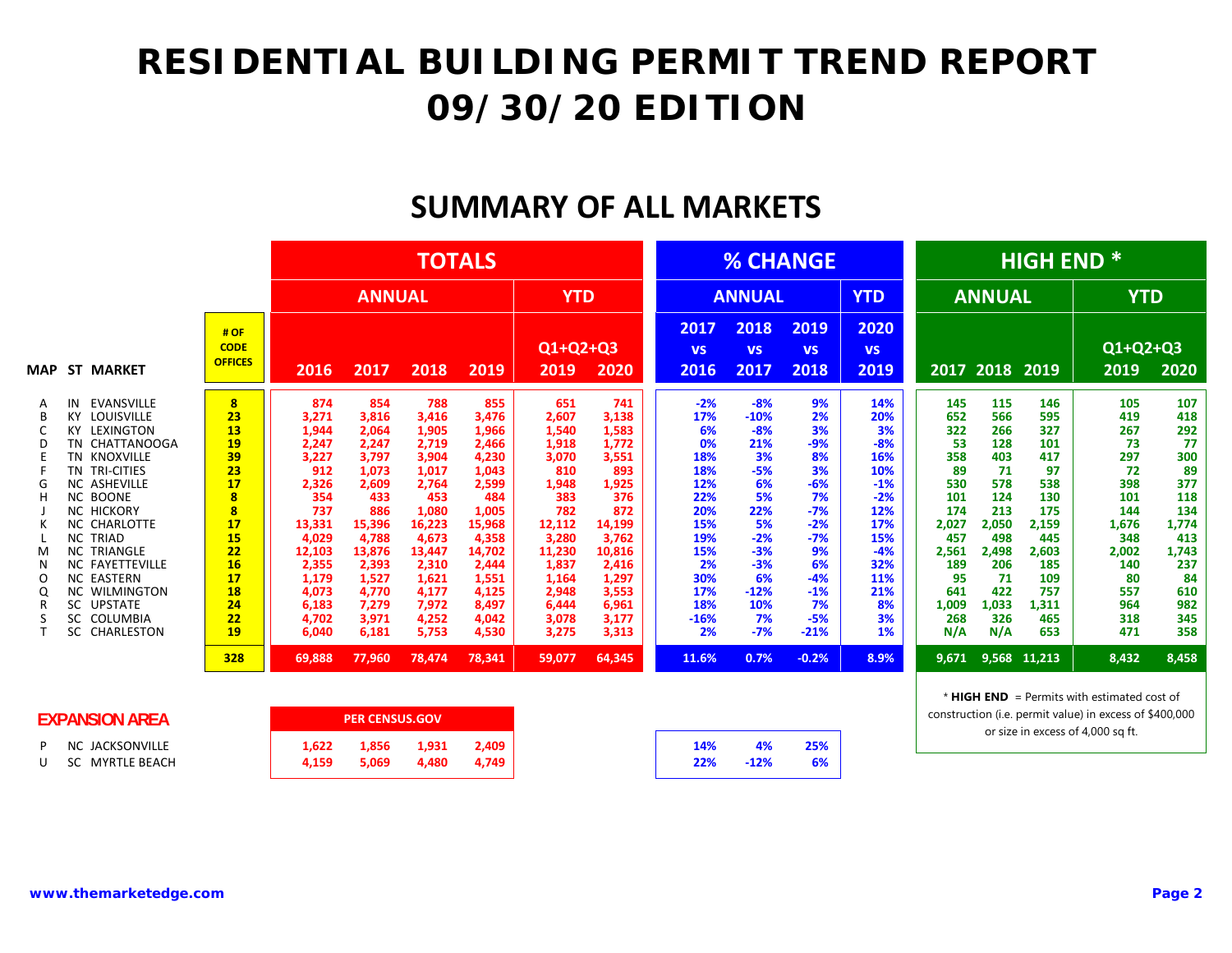|   |                                                                                                                                                                                                           |                                                                                                                                                                    |                                                                    |                                                                      | <b>TOTALS</b>                                                       |                                                                      |                                                                  |                                                                     |                                                                         |                                                                                        | <b>% CHANGE</b>                                                           |                                                                     |                                                                      |                                                                              | <b>HIGH END*</b>                                          |                                                          |                                                                     |
|---|-----------------------------------------------------------------------------------------------------------------------------------------------------------------------------------------------------------|--------------------------------------------------------------------------------------------------------------------------------------------------------------------|--------------------------------------------------------------------|----------------------------------------------------------------------|---------------------------------------------------------------------|----------------------------------------------------------------------|------------------------------------------------------------------|---------------------------------------------------------------------|-------------------------------------------------------------------------|----------------------------------------------------------------------------------------|---------------------------------------------------------------------------|---------------------------------------------------------------------|----------------------------------------------------------------------|------------------------------------------------------------------------------|-----------------------------------------------------------|----------------------------------------------------------|---------------------------------------------------------------------|
|   |                                                                                                                                                                                                           |                                                                                                                                                                    |                                                                    | <b>ANNUAL</b>                                                        |                                                                     |                                                                      | <b>YTD</b>                                                       |                                                                     |                                                                         | <b>ANNUAL</b>                                                                          |                                                                           | <b>YTD</b>                                                          |                                                                      | <b>ANNUAL</b>                                                                |                                                           | <b>YTD</b>                                               |                                                                     |
|   | <b>MAP ST COUNTY</b>                                                                                                                                                                                      | # OF<br><b>CODE</b><br><b>OFFICES</b>                                                                                                                              | 2016                                                               | 2017                                                                 | 2018                                                                | 2019                                                                 | Q1+Q2+Q3<br>2019                                                 | 2020                                                                | 2017<br><b>VS</b><br>2016                                               | 2018<br><b>VS</b><br>2017                                                              | 2019<br><b>VS</b><br>2018                                                 | 2020<br><b>VS</b><br>2019                                           | 2017                                                                 | 2018                                                                         | 2019                                                      | Q1+Q2+Q3<br>2019                                         | 2020                                                                |
| A | VANDERBURGH<br>IN<br>WARRICK<br>IN<br><b>DAVIESS</b><br>KY<br>KY HENDERSON                                                                                                                                | $\mathbf{1}$<br>$\overline{3}$<br>$\overline{2}$<br>$\overline{2}$                                                                                                 | 355<br>241<br>239<br>39                                            | 318<br>254<br>248<br>34                                              | 271<br>238<br>246<br>33                                             | 287<br>266<br>270<br>32                                              | 217<br>200<br>209<br>25                                          | 261<br>207<br>232<br>41                                             | $-10%$<br>5%<br>4%<br>$-13%$                                            | $-15%$<br>$-6%$<br>$-1%$<br>$-3%$                                                      | 6%<br>12%<br>10%<br>$-3%$                                                 | 20%<br>4%<br>11%<br>64%                                             | 60<br>42<br>35<br>8                                                  | 32<br>35<br>40<br>8                                                          | 44<br>56<br>43<br>$\overline{3}$                          | 31<br>36<br>37<br>$\mathbf{1}$                           | 24<br>33<br>43<br>$\overline{7}$                                    |
|   | <b>IN EVANSVILLE</b>                                                                                                                                                                                      | $\overline{\mathbf{8}}$                                                                                                                                            | 874                                                                | 854                                                                  | 788                                                                 | 855                                                                  | 651                                                              | 741                                                                 | $-2%$                                                                   | $-8%$                                                                                  | 9%                                                                        | 14%                                                                 | 145                                                                  | 115                                                                          | 146                                                       | 105                                                      | 107                                                                 |
| B | IN CLARK<br><b>FLOYD</b><br>IN<br><b>HARRISON</b><br>IN<br><b>BULLITT</b><br>KY<br><b>KY HARDIN</b><br><b>JEFFERSON</b><br>КY<br><b>NELSON</b><br>KY<br>OLDHAM<br>KY<br>SHELBY<br>КY<br><b>KY SPENCER</b> | $6\overline{6}$<br>$\overline{a}$<br>$\overline{1}$<br>$\overline{1}$<br>5<br>$\overline{2}$<br>$\overline{1}$<br>$\overline{1}$<br>$\overline{1}$<br>$\mathbf{1}$ | 419<br>284<br>119<br>455<br>191<br>997<br>140<br>315<br>214<br>137 | 513<br>228<br>116<br>450<br>364<br>1,223<br>184<br>315<br>273<br>150 | 491<br>170<br>89<br>381<br>280<br>1,227<br>186<br>242<br>214<br>136 | 545<br>191<br>114<br>326<br>275<br>1,235<br>215<br>220<br>231<br>124 | 438<br>138<br>87<br>268<br>227<br>861<br>171<br>158<br>169<br>90 | 523<br>215<br>67<br>334<br>258<br>1,018<br>183<br>225<br>182<br>133 | 22%<br>$-20%$<br>$-2%$<br>$-1%$<br>91%<br>23%<br>31%<br>0%<br>28%<br>9% | $-4%$<br>$-25%$<br>$-23%$<br>$-15%$<br>$-23%$<br>0%<br>1%<br>$-23%$<br>$-22%$<br>$-9%$ | 11%<br>12%<br>28%<br>$-14%$<br>$-2%$<br>1%<br>16%<br>$-9%$<br>8%<br>$-9%$ | 19%<br>56%<br>$-23%$<br>25%<br>14%<br>18%<br>7%<br>42%<br>8%<br>48% | 20<br>113<br>8<br>19<br>18<br>231<br>33<br>93<br>111<br>6            | 15<br>68<br>8<br>20<br>35<br>250<br>$\overline{7}$<br>80<br>72<br>11         | 16<br>83<br>17<br>33<br>36<br>209<br>10<br>79<br>96<br>16 | 12<br>57<br>13<br>20<br>30<br>146<br>4<br>60<br>67<br>10 | 27<br>72<br>6<br>23<br>25<br>70<br>$\overline{2}$<br>88<br>89<br>16 |
|   | <b>KY LOUISVILLE</b>                                                                                                                                                                                      | 23                                                                                                                                                                 | 3,271                                                              | 3,816                                                                | 3,416                                                               | 3,476                                                                | 2,607                                                            | 3,138                                                               | 17%                                                                     | $-10%$                                                                                 | 2%                                                                        | 20%                                                                 | 652                                                                  | 566                                                                          | 595                                                       | 419                                                      | 418                                                                 |
| C | <b>BOURBON</b><br>KY<br><b>KY CLARK</b><br><b>FAYETTE</b><br>КY<br><b>FRANKLIN</b><br>KY<br>JESSAMINE<br>KY<br><b>MADISON</b><br>КY<br>SCOTT<br>ΚY<br>KY WOODFORD                                         | $\overline{2}$<br>$\overline{1}$<br>$\mathbf{1}$<br>$\overline{2}$<br>$\overline{2}$<br>$\overline{3}$<br>$\overline{1}$<br>$\mathbf{1}$                           | 26<br>61<br>670<br>58<br>184<br>370<br>479<br>96                   | 42<br>56<br>717<br>63<br>255<br>361<br>460<br>110                    | 41<br>54<br>676<br>62<br>162<br>430<br>398<br>82                    | 43<br>66<br>578<br>80<br>228<br>473<br>382<br>116                    | 33<br>56<br>464<br>63<br>183<br>359<br>290<br>92                 | 32<br>82<br>375<br>85<br>244<br>382<br>305<br>78                    | 62%<br>$-8%$<br>7%<br>9%<br>39%<br>$-2%$<br>$-4%$<br>15%                | $-2%$<br>$-4%$<br>$-6%$<br>$-2%$<br>$-36%$<br>19%<br>$-13%$<br>$-25%$                  | 5%<br>22%<br>$-14%$<br>29%<br>41%<br>10%<br>$-4%$<br>41%                  | $-3%$<br>46%<br>$-19%$<br>35%<br>33%<br>6%<br>5%<br>$-15%$          | 5<br>$\overline{2}$<br>81<br>14<br>78<br>$\overline{7}$<br>108<br>27 | 5<br>$\mathbf{1}$<br>89<br>$\mathbf{1}$<br>37<br>$\overline{9}$<br>106<br>18 | 5<br>11<br>84<br>15<br>54<br>14<br>106<br>38              | 3<br>9<br>68<br>11<br>46<br>13<br>84<br>33               | 6<br>10<br>96<br>19<br>46<br>8<br>77<br>30                          |
|   | <b>KY LEXINGTON</b>                                                                                                                                                                                       | 13                                                                                                                                                                 | 1,944                                                              | 2,064                                                                | 1,905                                                               | 1,966                                                                | 1,540                                                            | 1,583                                                               | 6%                                                                      | $-8%$                                                                                  | 3%                                                                        | 3%                                                                  | 322                                                                  | 266                                                                          | 327                                                       | 267                                                      | 292                                                                 |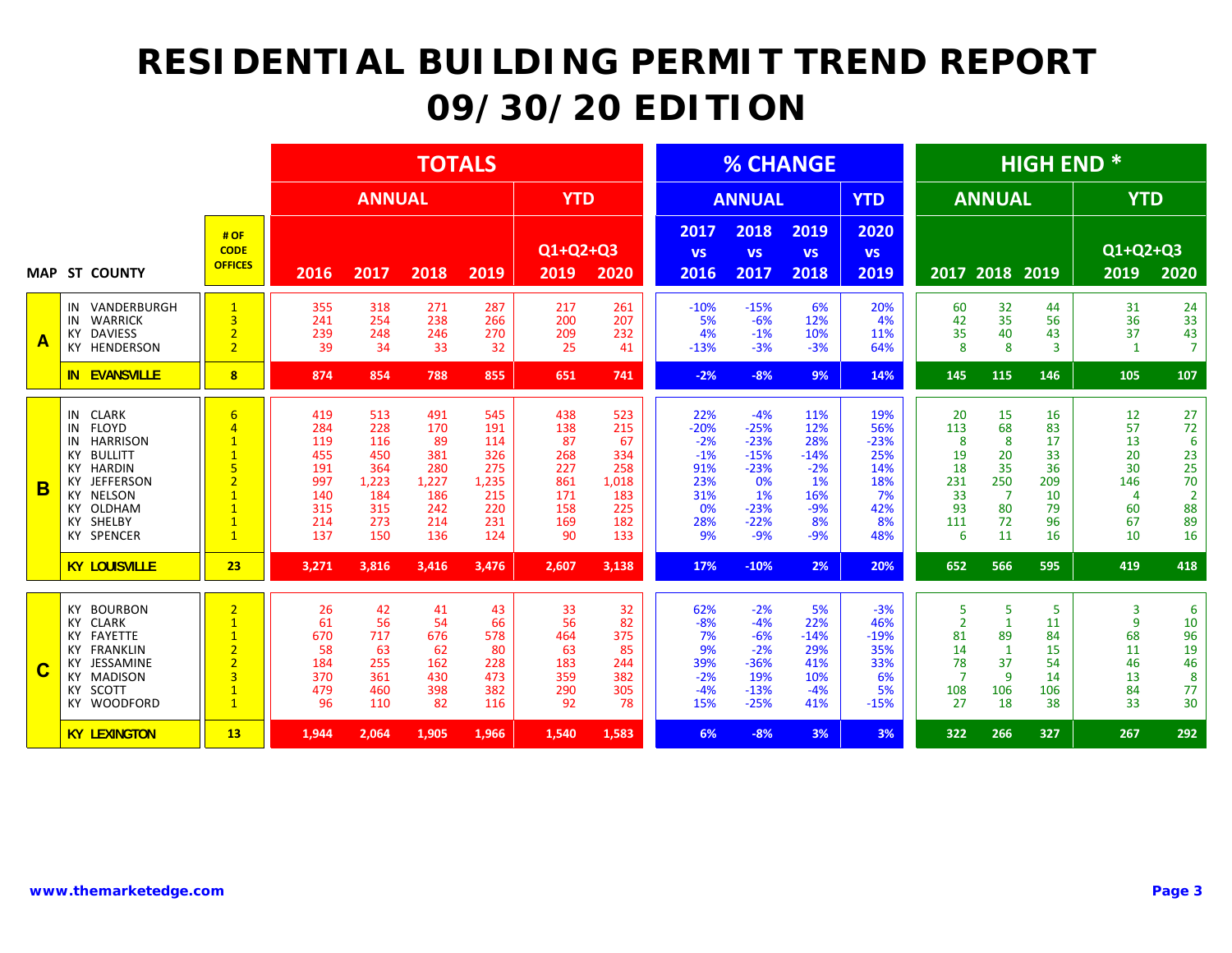|   |                                                                                                                      |                                                                                                 |                                                            |                                                             | <b>TOTALS</b>                                                 |                                                               |                                                               |                                                             |                                                            |                                                                 | <b>% CHANGE</b>                                                   |                                                                     |                                                                            |                                                          | <b>HIGH END*</b>                                                  |                                                              |                                                                          |
|---|----------------------------------------------------------------------------------------------------------------------|-------------------------------------------------------------------------------------------------|------------------------------------------------------------|-------------------------------------------------------------|---------------------------------------------------------------|---------------------------------------------------------------|---------------------------------------------------------------|-------------------------------------------------------------|------------------------------------------------------------|-----------------------------------------------------------------|-------------------------------------------------------------------|---------------------------------------------------------------------|----------------------------------------------------------------------------|----------------------------------------------------------|-------------------------------------------------------------------|--------------------------------------------------------------|--------------------------------------------------------------------------|
|   |                                                                                                                      |                                                                                                 |                                                            | <b>ANNUAL</b>                                               |                                                               |                                                               | <b>YTD</b>                                                    |                                                             |                                                            | <b>ANNUAL</b>                                                   |                                                                   | <b>YTD</b>                                                          |                                                                            | <b>ANNUAL</b>                                            |                                                                   | <b>YTD</b>                                                   |                                                                          |
|   | <b>MAP ST COUNTY</b>                                                                                                 | #OF<br><b>CODE</b><br><b>OFFICES</b>                                                            | 2016                                                       | 2017                                                        | 2018                                                          | 2019                                                          | Q1+Q2+Q3<br>2019                                              | 2020                                                        | 2017<br><b>VS</b><br>2016                                  | 2018<br><b>VS</b><br>2017                                       | 2019<br><b>VS</b><br>2018                                         | 2020<br><b>VS</b><br>2019                                           |                                                                            | 2017 2018                                                | 2019                                                              | Q1+Q2+Q3<br>2019                                             | 2020                                                                     |
| D | <b>GA CATOOSA</b><br><b>GA WALKER</b><br><b>GA WHITFIELD</b><br>TN BRADLEY<br>TN HAMILTON                            | $\overline{2}$<br>5<br>$\mathbf{1}$<br>$\overline{2}$<br>$\mathbf{q}$                           | 173<br>153<br>141<br>383<br>1,397                          | 182<br>178<br>180<br>348<br>1,359                           | 258<br>157<br>248<br>443<br>1,613                             | 274<br>203<br>205<br>441<br>1,343                             | 206<br>149<br>162<br>341<br>1,060                             | 162<br>149<br>213<br>320<br>928                             | 5%<br>16%<br>28%<br>$-9%$<br>$-3%$                         | 42%<br>$-12%$<br>38%<br>27%<br>19%                              | 6%<br>29%<br>$-17%$<br>0%<br>$-17%$                               | $-21%$<br>0%<br>31%<br>$-6%$<br>$-12%$                              | $\mathbf 0$<br>10<br>8<br>12<br>23                                         | $\mathbf{1}$<br>21<br>10<br>13<br>83                     | $\overline{3}$<br>17<br>10<br>32<br>39                            | 3<br>10<br>8<br>24<br>28                                     | $\overline{3}$<br>12<br>$10\,$<br>31<br>21                               |
|   | <b>TN CHATTANOOGA</b>                                                                                                | 19                                                                                              | 2,247                                                      | 2,247                                                       | 2,719                                                         | 2,466                                                         | 1,918                                                         | 1,772                                                       | 0%                                                         | 21%                                                             | $-9%$                                                             | $-8%$                                                               | 53                                                                         | 128                                                      | 101                                                               | 73                                                           | 77                                                                       |
| Ε | TN ANDERSON<br>TN BLOUNT<br>TN HAMBLEN<br>TN JEFFERSON<br>TN KNOX<br>TN LOUDON<br>TN MONROE<br>TN ROANE<br>TN SEVIER | 3<br>$6\overline{6}$<br>$\overline{2}$<br>5<br>3<br>5<br>$6\overline{6}$<br>5<br>$\overline{4}$ | 109<br>496<br>88<br>157<br>1,481<br>340<br>66<br>80<br>410 | 129<br>634<br>113<br>166<br>1,600<br>359<br>84<br>78<br>634 | 174<br>603<br>138<br>191<br>1,640<br>417<br>101<br>107<br>533 | 188<br>689<br>135<br>174<br>1,815<br>404<br>143<br>101<br>581 | 131<br>522<br>102<br>134<br>1,270<br>312<br>101<br>-80<br>418 | 175<br>573<br>123<br>209<br>1,566<br>400<br>91<br>79<br>335 | 18%<br>28%<br>28%<br>6%<br>8%<br>6%<br>27%<br>$-3%$<br>55% | 35%<br>$-5%$<br>22%<br>15%<br>3%<br>16%<br>20%<br>37%<br>$-16%$ | 8%<br>14%<br>$-2%$<br>$-9%$<br>11%<br>$-3%$<br>42%<br>$-6%$<br>9% | 34%<br>10%<br>21%<br>56%<br>23%<br>28%<br>$-10%$<br>$-1%$<br>$-20%$ | $\overline{7}$<br>74<br>$\overline{3}$<br>20<br>123<br>60<br>17<br>8<br>46 | 5<br>72<br>5<br>21<br>160<br>65<br>21<br>17<br>37        | 4<br>80<br>$\overline{2}$<br>20<br>141<br>75<br>31<br>16<br>48    | 3<br>60<br>$\mathbf{1}$<br>15<br>102<br>52<br>21<br>12<br>31 | $\mathbf{1}$<br>53<br>$\overline{9}$<br>20<br>71<br>67<br>25<br>16<br>38 |
|   | <b>TN KNOXVILLE</b>                                                                                                  | 39                                                                                              | 3,227                                                      | 3,797                                                       | 3,904                                                         | 4,230                                                         | 3,070                                                         | 3,551                                                       | 18%                                                        | 3%                                                              | 8%                                                                | 16%                                                                 | 358                                                                        | 403                                                      | 417                                                               | 297                                                          | 300                                                                      |
| F | TN CARTER<br>TN GREENE<br><b>TN HAWKINS</b><br>TN SULLIVAN<br>TN WASHINGTON<br>VA SCOTT<br>VA WASHINGTON             | $\overline{2}$<br>5<br>5<br>$\overline{4}$<br>3<br>$\overline{1}$<br>$\overline{3}$             | 93<br>108<br>68<br>236<br>302<br>21<br>84                  | 101<br>111<br>25<br>269<br>465<br>30<br>72                  | 89<br>149<br>27<br>263<br>389<br>20<br>80                     | 105<br>145<br>16<br>276<br>423<br>14<br>64                    | 81<br>116<br>13<br>203<br>334<br>10<br>53                     | 84<br>143<br>12<br>230<br>353<br>9<br>62                    | 9%<br>3%<br>$-63%$<br>14%<br>54%<br>43%<br>$-14%$          | $-12%$<br>34%<br>8%<br>$-2%$<br>$-16%$<br>$-33%$<br>11%         | 18%<br>$-3%$<br>$-41%$<br>5%<br>9%<br>$-30%$<br>$-20%$            | 4%<br>23%<br>$-8%$<br>13%<br>6%<br>$-10%$<br>17%                    | 5<br>5<br>$\Omega$<br>19<br>36<br>$\overline{2}$<br>22                     | 3<br>10<br>$\mathbf 0$<br>15<br>25<br>$\mathbf{1}$<br>17 | 5<br>14<br>$\Omega$<br>33<br>38<br>$\mathbf{0}$<br>$\overline{7}$ | 4<br>10<br>$\mathbf 0$<br>23<br>29<br>$\mathbf 0$<br>6       | $\overline{7}$<br>8<br>$\mathbf 0$<br>23<br>40<br>$\mathbf 0$<br>11      |
|   | <b>TN TRI-CITIES</b>                                                                                                 | 23                                                                                              | 912                                                        | 1,073                                                       | 1,017                                                         | 1,043                                                         | 810                                                           | 893                                                         | 18%                                                        | $-5%$                                                           | 3%                                                                | 10%                                                                 | 89                                                                         | 71                                                       | 97                                                                | 72                                                           | 89                                                                       |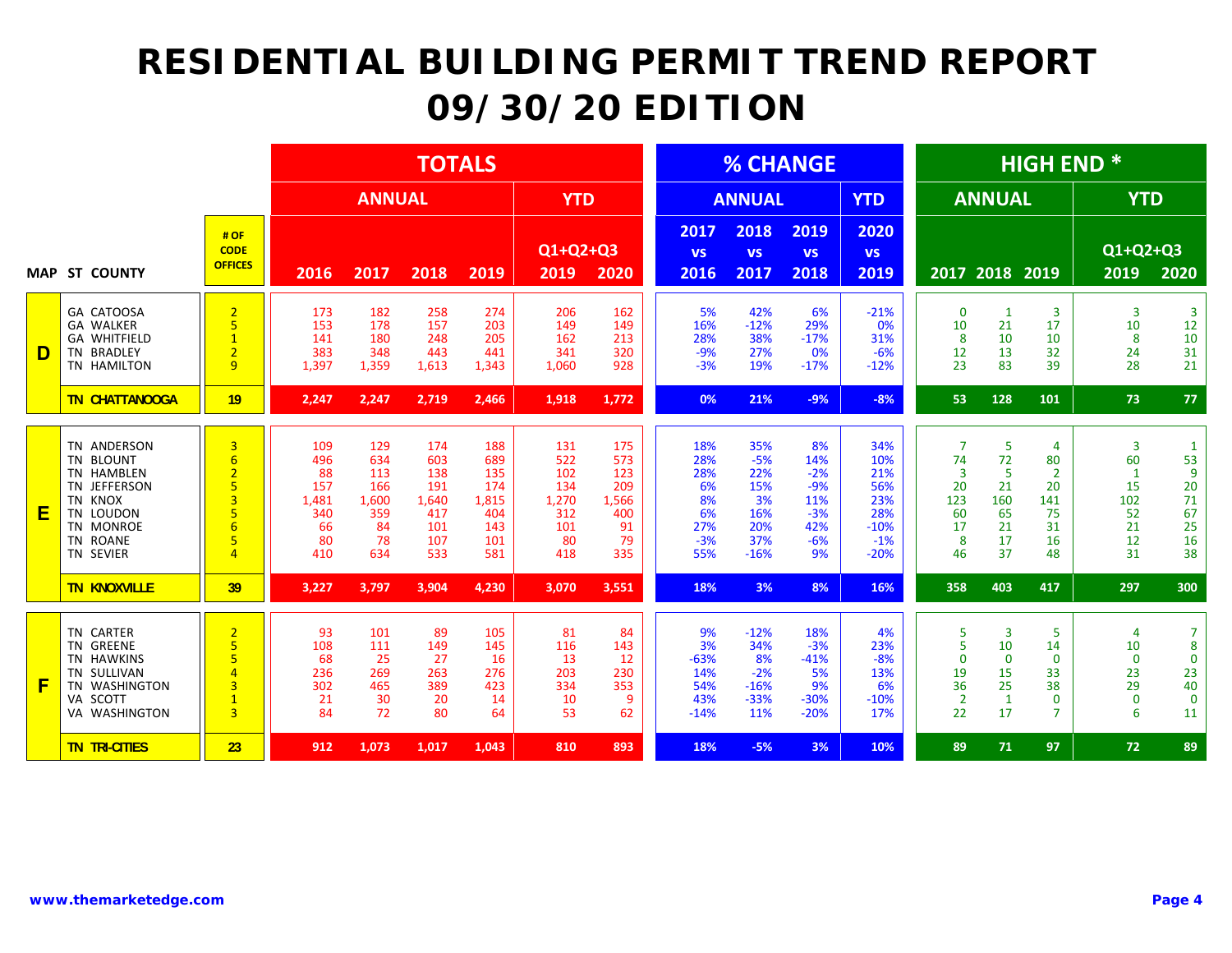|   |                                                                                                                                                                                           |                                                                                                                                                                                |                                                                 |                                                                   | <b>TOTALS</b>                                                     |                                                                    |                                                              |                                                               |                                                                |                                                                          | <b>% CHANGE</b>                                                              |                                                                                |                                                          |                                                                       | <b>HIGH END*</b>                                         |                                                          |                                                         |
|---|-------------------------------------------------------------------------------------------------------------------------------------------------------------------------------------------|--------------------------------------------------------------------------------------------------------------------------------------------------------------------------------|-----------------------------------------------------------------|-------------------------------------------------------------------|-------------------------------------------------------------------|--------------------------------------------------------------------|--------------------------------------------------------------|---------------------------------------------------------------|----------------------------------------------------------------|--------------------------------------------------------------------------|------------------------------------------------------------------------------|--------------------------------------------------------------------------------|----------------------------------------------------------|-----------------------------------------------------------------------|----------------------------------------------------------|----------------------------------------------------------|---------------------------------------------------------|
|   |                                                                                                                                                                                           |                                                                                                                                                                                |                                                                 | <b>ANNUAL</b>                                                     |                                                                   |                                                                    | <b>YTD</b>                                                   |                                                               |                                                                | <b>ANNUAL</b>                                                            |                                                                              | <b>YTD</b>                                                                     |                                                          | <b>ANNUAL</b>                                                         |                                                          | <b>YTD</b>                                               |                                                         |
|   | <b>MAP ST COUNTY</b>                                                                                                                                                                      | # OF<br><b>CODE</b><br><b>OFFICES</b>                                                                                                                                          | 2016                                                            | 2017                                                              | 2018                                                              | 2019                                                               | Q1+Q2+Q3<br>2019                                             | 2020                                                          | 2017<br><b>VS</b><br>2016                                      | 2018<br><b>VS</b><br>2017                                                | 2019<br><b>VS</b><br>2018                                                    | 2020<br><b>VS</b><br>2019                                                      |                                                          | 2017 2018 2019                                                        |                                                          | Q1+Q2+Q3<br>2019                                         | 2020                                                    |
| G | <b>NC BUNCOMBE</b><br>NC HAYWOOD<br><b>NC HENDERSON</b><br>NC JACKSON<br><b>NC MACON</b><br><b>NC MADISON</b><br>NC MCDOWELL<br><b>NC POLK</b><br><b>NC RUTHERFORD</b><br>NC TRANSYLVANIA | $\overline{4}$<br>$\overline{2}$<br>$\overline{1}$<br>$\overline{2}$<br>$\overline{1}$<br>$\overline{1}$<br>$\overline{2}$<br>$\overline{1}$<br>$\overline{2}$<br>$\mathbf{1}$ | 1,080<br>132<br>449<br>151<br>92<br>84<br>72<br>70<br>95<br>101 | 1,134<br>155<br>512<br>208<br>95<br>90<br>109<br>88<br>114<br>104 | 1,255<br>154<br>479<br>261<br>90<br>90<br>115<br>77<br>134<br>109 | 1,068<br>195<br>496<br>213<br>115<br>81<br>108<br>82<br>130<br>111 | 835<br>146<br>366<br>124<br>86<br>63<br>83<br>61<br>99<br>85 | 815<br>132<br>375<br>108<br>82<br>60<br>96<br>73<br>104<br>80 | 5%<br>17%<br>14%<br>38%<br>3%<br>7%<br>51%<br>26%<br>20%<br>3% | 11%<br>$-1%$<br>$-6%$<br>25%<br>$-5%$<br>0%<br>6%<br>$-13%$<br>18%<br>5% | $-15%$<br>27%<br>4%<br>$-18%$<br>28%<br>$-10%$<br>$-6%$<br>6%<br>$-3%$<br>2% | $-2%$<br>$-10%$<br>2%<br>$-13%$<br>$-5%$<br>$-5%$<br>16%<br>20%<br>5%<br>$-6%$ | 236<br>17<br>78<br>81<br>27<br>14<br>26<br>10<br>9<br>32 | 247<br>21<br>73<br>93<br>20<br>14<br>44<br>$\overline{7}$<br>17<br>42 | 210<br>24<br>79<br>80<br>38<br>16<br>22<br>8<br>17<br>44 | 151<br>16<br>60<br>57<br>29<br>11<br>22<br>6<br>11<br>35 | 135<br>14<br>95<br>32<br>13<br>18<br>28<br>6<br>8<br>28 |
|   | <b>NC ASHEVILLE</b>                                                                                                                                                                       | 17                                                                                                                                                                             | 2,326                                                           | 2,609                                                             | 2,764                                                             | 2,599                                                              | 1,948                                                        | 1,925                                                         | 12%                                                            | 6%                                                                       | $-6%$                                                                        | $-1%$                                                                          | 530                                                      | 578                                                                   | 538                                                      | 398                                                      | 377                                                     |
| н | NC ASHE<br><b>NC AVERY</b><br><b>NC WATAGUA</b><br>NC WILKES                                                                                                                              | $\overline{1}$<br>$\overline{2}$<br>$\overline{4}$<br>$\overline{2}$                                                                                                           | 66<br>73<br>119<br>96                                           | 93<br>80<br>142<br>118                                            | 92<br>94<br>177<br>90                                             | 99<br>112<br>187<br>86                                             | 82<br>87<br>146<br>68                                        | 85<br>88<br>135<br>68                                         | 41%<br>10%<br>20%<br>23%                                       | $-1%$<br>18%<br>25%<br>$-24%$                                            | 8%<br>19%<br>6%<br>$-4%$                                                     | 4%<br>1%<br>$-8%$<br>0%                                                        | 9<br>31<br>54<br>$\overline{7}$                          | 21<br>39<br>51<br>13                                                  | 27<br>39<br>53<br>11                                     | 20<br>27<br>45<br>$\overline{9}$                         | 26<br>48<br>35<br>$\overline{9}$                        |
|   | <b>NC BOONE</b>                                                                                                                                                                           | 8                                                                                                                                                                              | 354                                                             | 433                                                               | 453                                                               | 484                                                                | 383                                                          | 376                                                           | 22%                                                            | 5%                                                                       | 7%                                                                           | $-2%$                                                                          | 101                                                      | 124                                                                   | 130                                                      | 101                                                      | 118                                                     |
|   | NC ALEXANDER<br><b>NC BURKE</b><br>NC CALDWELL<br>NC CATAWBA<br>NC CLEVELAND                                                                                                              | $\overline{1}$<br>$\overline{2}$<br>$\overline{1}$<br>$\overline{1}$<br>$\overline{3}$                                                                                         | 46<br>134<br>91<br>349<br>117                                   | 84<br>142<br>105<br>397<br>158                                    | 91<br>164<br>146<br>534<br>145                                    | 67<br>221<br>148<br>395<br>174                                     | 50<br>171<br>113<br>307<br>141                               | 64<br>154<br>121<br>351<br>182                                | 83%<br>6%<br>15%<br>14%<br>35%                                 | 8%<br>15%<br>39%<br>35%<br>$-8%$                                         | $-26%$<br>35%<br>1%<br>$-26%$<br>20%                                         | 28%<br>$-10%$<br>7%<br>14%<br>29%                                              | 17<br>32<br>37<br>81<br>$\overline{7}$                   | 21<br>26<br>48<br>108<br>10                                           | 16<br>8<br>51<br>92<br>8                                 | 13<br>$\overline{7}$<br>40<br>77<br>$\overline{7}$       | 21<br>5<br>40<br>58<br>10                               |
|   | <b>NC HICKORY</b>                                                                                                                                                                         | 8                                                                                                                                                                              | 737                                                             | 886                                                               | 1,080                                                             | 1,005                                                              | 782                                                          | 872                                                           | 20%                                                            | 22%                                                                      | $-7%$                                                                        | 12%                                                                            | 174                                                      | 213                                                                   | 175                                                      | 144                                                      | 134                                                     |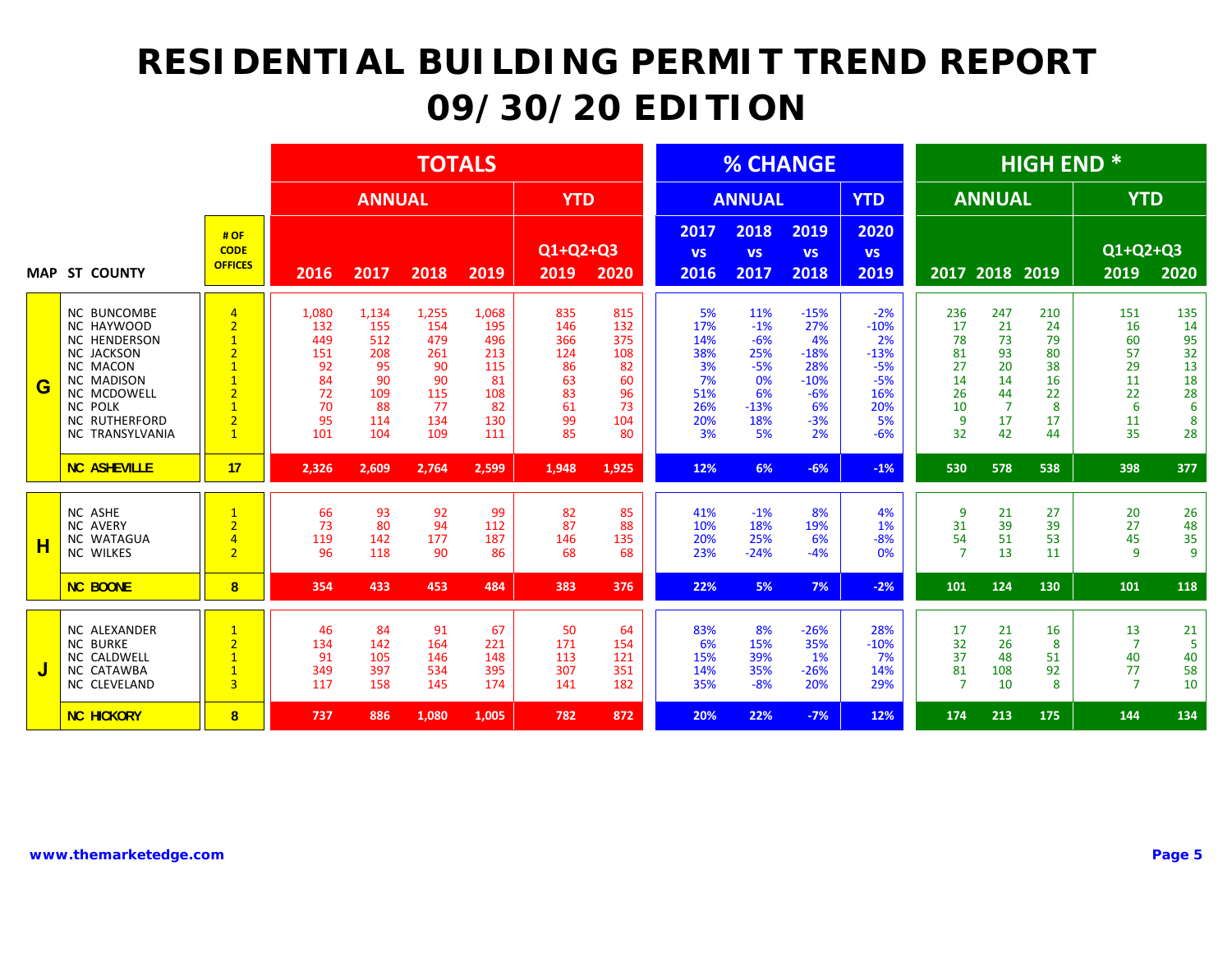|            |                                                                                                                                                                                                |                                                                                                                                                                 |                                                                              |                                                                                | <b>TOTALS</b>                                                                  |                                                                                  |                                                                            |                                                                                  |                                                                  |                                                                     | <b>% CHANGE</b>                                                           |                                                                         |                                                                |                                                                 | <b>HIGH END *</b>                                                            |                                                                |                                                                              |
|------------|------------------------------------------------------------------------------------------------------------------------------------------------------------------------------------------------|-----------------------------------------------------------------------------------------------------------------------------------------------------------------|------------------------------------------------------------------------------|--------------------------------------------------------------------------------|--------------------------------------------------------------------------------|----------------------------------------------------------------------------------|----------------------------------------------------------------------------|----------------------------------------------------------------------------------|------------------------------------------------------------------|---------------------------------------------------------------------|---------------------------------------------------------------------------|-------------------------------------------------------------------------|----------------------------------------------------------------|-----------------------------------------------------------------|------------------------------------------------------------------------------|----------------------------------------------------------------|------------------------------------------------------------------------------|
|            |                                                                                                                                                                                                |                                                                                                                                                                 |                                                                              | <b>ANNUAL</b>                                                                  |                                                                                |                                                                                  | <b>YTD</b>                                                                 |                                                                                  |                                                                  | <b>ANNUAL</b>                                                       |                                                                           | <b>YTD</b>                                                              |                                                                | <b>ANNUAL</b>                                                   |                                                                              | <b>YTD</b>                                                     |                                                                              |
| <b>MAP</b> | <b>ST COUNTY</b>                                                                                                                                                                               | # OF<br><b>CODE</b><br><b>OFFICES</b>                                                                                                                           | 2016                                                                         | 2017                                                                           | 2018                                                                           | 2019                                                                             | Q1+Q2+Q3<br>2019                                                           | 2020                                                                             | 2017<br><b>VS</b><br>2016                                        | 2018<br><b>VS</b><br>2017                                           | 2019<br><b>VS</b><br>2018                                                 | 2020<br><b>VS</b><br>2019                                               |                                                                | 2017 2018                                                       | 2019                                                                         | Q1+Q2+Q3<br>2019                                               | 2020                                                                         |
| Κ          | <b>NC CABARRUS</b><br><b>NC GASTON</b><br><b>NC IREDELL</b><br><b>NC LINCOLN</b><br><b>NC MECKLENBURG</b><br><b>NC ROWAN</b><br><b>NC STANLY</b><br><b>NC UNION</b><br>SC LANCASTER<br>SC YORK | $\mathbf{1}$<br>$\overline{2}$<br>$\overline{1}$<br>$\mathbf{1}$<br>$\overline{1}$<br>$\overline{1}$<br>$\overline{1}$<br>$\overline{1}$<br>$\overline{2}$<br>6 | 1,407<br>996<br>1,019<br>749<br>4,553<br>281<br>168<br>1,408<br>885<br>1,865 | 1,560<br>1,095<br>1,203<br>853<br>5,155<br>377<br>249<br>1,537<br>957<br>2,410 | 1,758<br>1,032<br>1,314<br>803<br>5.762<br>390<br>257<br>1,549<br>988<br>2,370 | 1,878<br>1,214<br>1,144<br>733<br>5.416<br>447<br>263<br>1,544<br>1,238<br>2,091 | 1,386<br>930<br>878<br>568<br>4,002<br>353<br>212<br>1,220<br>949<br>1,614 | 1,573<br>1,026<br>1,022<br>781<br>5,100<br>472<br>167<br>1,479<br>1,076<br>1,503 | 11%<br>10%<br>18%<br>14%<br>13%<br>34%<br>48%<br>9%<br>8%<br>29% | 13%<br>$-6%$<br>9%<br>$-6%$<br>12%<br>3%<br>3%<br>1%<br>3%<br>$-2%$ | 7%<br>18%<br>$-13%$<br>$-9%$<br>$-6%$<br>15%<br>2%<br>0%<br>25%<br>$-12%$ | 13%<br>10%<br>16%<br>38%<br>27%<br>34%<br>$-21%$<br>21%<br>13%<br>$-7%$ | 89<br>117<br>229<br>192<br>493<br>77<br>9<br>253<br>171<br>397 | 134<br>93<br>233<br>205<br>469<br>74<br>15<br>366<br>213<br>248 | 110<br>147<br>217<br>136<br>501<br>75<br>$\overline{7}$<br>294<br>330<br>342 | 81<br>106<br>183<br>103<br>382<br>57<br>6<br>227<br>264<br>267 | 145<br>126<br>113<br>135<br>425<br>71<br>$\overline{7}$<br>202<br>284<br>266 |
|            | <b>NC CHARLOTTE</b>                                                                                                                                                                            | 17                                                                                                                                                              | 13,331                                                                       | 15,396                                                                         | 16,223                                                                         | 15,968                                                                           | 12,112                                                                     | 14,199                                                                           | 15%                                                              | 5%                                                                  | $-2%$                                                                     | 17%                                                                     | 2.027                                                          | 2,050                                                           | 2,159                                                                        | 1,676                                                          | 1,774                                                                        |
|            | <b>NC ALAMANCE</b><br><b>NC DAVIDSON</b><br><b>NC DAVIE</b><br><b>NC FORSYTH</b><br><b>NC GUILFORD</b><br>NC RANDOLPH                                                                          | $\overline{4}$<br>$\overline{3}$<br>$\overline{1}$<br>$\overline{2}$<br>3<br>$\overline{2}$                                                                     | 887<br>453<br>106<br>984<br>1,301<br>298                                     | 1,020<br>580<br>136<br>1,224<br>1,492<br>336                                   | 1,009<br>559<br>135<br>1,296<br>1,342<br>332                                   | 768<br>564<br>161<br>1,229<br>1,364<br>272                                       | 618<br>435<br>120<br>886<br>1,034<br>187                                   | 796<br>548<br>162<br>985<br>980<br>291                                           | 15%<br>28%<br>28%<br>24%<br>15%<br>13%                           | $-1%$<br>$-4%$<br>$-1%$<br>6%<br>$-10%$<br>$-1%$                    | $-24%$<br>1%<br>19%<br>$-5%$<br>2%<br>$-18%$                              | 29%<br>26%<br>35%<br>11%<br>$-5%$<br>56%                                | 37<br>41<br>20<br>141<br>206<br>12                             | 43<br>44<br>18<br>129<br>247<br>17                              | 43<br>52<br>16<br>138<br>174<br>22                                           | 35<br>41<br>14<br>114<br>132<br>12                             | 43<br>67<br>27<br>99<br>156<br>21                                            |
|            | <b>NC TRIAD</b>                                                                                                                                                                                | 15                                                                                                                                                              | 4,029                                                                        | 4,788                                                                          | 4,673                                                                          | 4,358                                                                            | 3,280                                                                      | 3,762                                                                            | 19%                                                              | $-2%$                                                               | $-7%$                                                                     | 15%                                                                     | 457                                                            | 498                                                             | 445                                                                          | 348                                                            | 413                                                                          |
| M          | <b>NC CHATHAM</b><br><b>NC DURHAM</b><br><b>NC FRANKLIN</b><br>NC JOHNSTON<br>NC LEE<br>NC ORANGE<br><b>NC WAKE</b>                                                                            | $\overline{2}$<br>$\mathbf{1}$<br>$\overline{1}$<br>5<br>$\overline{1}$<br>3<br>9                                                                               | 647<br>1,750<br>387<br>1,998<br>129<br>416<br>6,776                          | 714<br>1,839<br>558<br>2,194<br>188<br>521<br>7,862                            | 653<br>2,076<br>697<br>2,046<br>174<br>460<br>7,341                            | 510<br>2,042<br>714<br>2,920<br>195<br>465<br>7,856                              | 381<br>1,651<br>645<br>1,887<br>157<br>366<br>6,143                        | 411<br>1,358<br>614<br>2,400<br>256<br>207<br>5,570                              | 10%<br>5%<br>44%<br>10%<br>46%<br>25%<br>16%                     | $-9%$<br>13%<br>25%<br>$-7%$<br>$-7%$<br>$-12%$<br>$-7%$            | $-22%$<br>$-2%$<br>2%<br>43%<br>12%<br>1%<br>7%                           | 8%<br>$-18%$<br>$-5%$<br>27%<br>63%<br>$-43%$<br>$-9%$                  | 275<br>40<br>8<br>42<br>20<br>145<br>2,031                     | 301<br>34<br>11<br>34<br>21<br>135<br>1,962                     | 231<br>61<br>45<br>59<br>20<br>141<br>2,046                                  | 170<br>48<br>39<br>38<br>18<br>107<br>1,582                    | 162<br>46<br>15<br>42<br>26<br>83<br>1,369                                   |
|            | <b>NC TRIANGLE</b>                                                                                                                                                                             | 22                                                                                                                                                              | 12,103                                                                       | 13,876                                                                         | 13,447                                                                         | 14,702                                                                           | 11,230                                                                     | 10,816                                                                           | 15%                                                              | $-3%$                                                               | 9%                                                                        | $-4%$                                                                   | 2.561                                                          | 2,498                                                           | 2,603                                                                        | 2,002                                                          | 1,743                                                                        |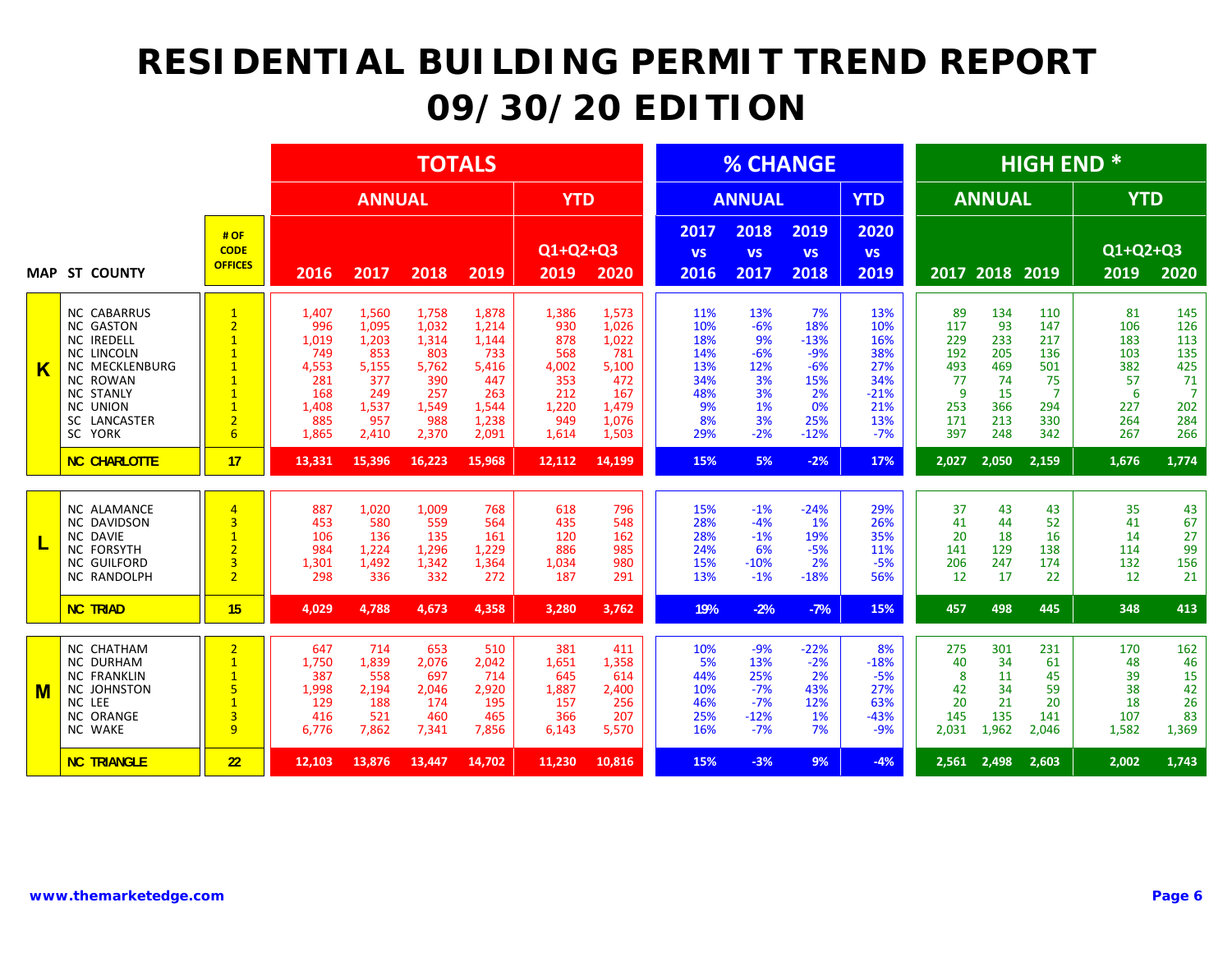|              |                                                                                                                                        |                                                                                                                      |                                            |                                                        | <b>TOTALS</b>                              |                                            |                                            |                                            |                                                  |                                                  | <b>% CHANGE</b>                                           |                                                  |                                                         |                                                                       | <b>HIGH END*</b>                                                      |                                                                                              |                                                                              |
|--------------|----------------------------------------------------------------------------------------------------------------------------------------|----------------------------------------------------------------------------------------------------------------------|--------------------------------------------|--------------------------------------------------------|--------------------------------------------|--------------------------------------------|--------------------------------------------|--------------------------------------------|--------------------------------------------------|--------------------------------------------------|-----------------------------------------------------------|--------------------------------------------------|---------------------------------------------------------|-----------------------------------------------------------------------|-----------------------------------------------------------------------|----------------------------------------------------------------------------------------------|------------------------------------------------------------------------------|
|              |                                                                                                                                        |                                                                                                                      |                                            | <b>ANNUAL</b>                                          |                                            |                                            | <b>YTD</b>                                 |                                            |                                                  | <b>ANNUAL</b>                                    |                                                           | <b>YTD</b>                                       |                                                         | <b>ANNUAL</b>                                                         |                                                                       | <b>YTD</b>                                                                                   |                                                                              |
|              | <b>MAP ST COUNTY</b>                                                                                                                   | # OF<br><b>CODE</b><br><b>OFFICES</b>                                                                                | 2016                                       | 2017                                                   | 2018                                       | 2019                                       | Q1+Q2+Q3<br>2019                           | 2020                                       | 2017<br><b>VS</b><br>2016                        | 2018<br><b>VS</b><br>2017                        | 2019<br><b>VS</b><br>2018                                 | 2020<br><b>VS</b><br>2019                        |                                                         | 2017 2018 2019                                                        |                                                                       | Q1+Q2+Q3<br>2019                                                                             | 2020                                                                         |
| $\mathbf N$  | NC CUMBERLAND<br><b>NC HARNETT</b><br><b>NC HOKE</b><br>NC MOORE<br>NC SAMPSON                                                         | $\overline{4}$<br>$\overline{4}$<br>$\overline{2}$<br>5<br>$\mathbf{1}$                                              | 674<br>744<br>211<br>660<br>66             | 695<br>656<br>210<br>702<br>130                        | 619<br>578<br>236<br>743<br>134            | 697<br>651<br>222<br>746<br>128            | 553<br>464<br>149<br>571<br>100            | 501<br>854<br>238<br>751<br>72             | 3%<br>$-12%$<br>0%<br>6%<br>97%                  | $-11%$<br>$-12%$<br>12%<br>6%<br>3%              | 13%<br>13%<br>$-6%$<br>0%<br>$-4%$                        | $-9%$<br>84%<br>60%<br>32%<br>$-28%$             | 80<br>21<br>9<br>69<br>10                               | 74<br>18<br>8<br>90<br>16                                             | 67<br>$\overline{3}$<br>$\overline{\mathbf{3}}$<br>99<br>13           | 63<br>$\overline{3}$<br>$\mathbf{1}$<br>64<br>9                                              | 62<br>$\mathbf 0$<br>$\overline{2}$<br>162<br>11                             |
|              | <b>NC FAYETTEVILLE</b>                                                                                                                 | 16                                                                                                                   | 2,355                                      | 2,393                                                  | 2,310                                      | 2,444                                      | 1,837                                      | 2,416                                      | 2%                                               | $-3%$                                            | 6%                                                        | 32%                                              | 189                                                     | 206                                                                   | 185                                                                   | 140                                                                                          | 237                                                                          |
| $\mathbf{O}$ | <b>NC EDGECOMBE</b><br><b>NC GREENE</b><br><b>NC LENOIR</b><br><b>NC NASH</b><br><b>NC PITT</b><br><b>NC WAYNE</b><br><b>NC WILSON</b> | $\overline{3}$<br>$\mathbf{1}$<br>$\overline{\mathbf{3}}$<br>$\overline{2}$<br>$\overline{4}$<br>3<br>$\overline{2}$ | 29<br>12<br>40<br>226<br>489<br>260<br>123 | 60<br>21<br>29<br>250<br>678<br>274<br>215             | 31<br>30<br>38<br>366<br>675<br>261<br>220 | 34<br>19<br>83<br>271<br>638<br>326<br>180 | 29<br>12<br>27<br>212<br>479<br>258<br>147 | 37<br>20<br>54<br>242<br>465<br>316<br>163 | 107%<br>75%<br>$-28%$<br>11%<br>39%<br>5%<br>75% | $-48%$<br>43%<br>31%<br>46%<br>0%<br>$-5%$<br>2% | 10%<br>$-37%$<br>118%<br>$-26%$<br>$-5%$<br>25%<br>$-18%$ | 28%<br>67%<br>100%<br>14%<br>$-3%$<br>22%<br>11% | $\mathbf{0}$<br>$\mathbf{0}$<br>1<br>5<br>70<br>10<br>9 | $\overline{4}$<br>$\mathbf 0$<br>3<br>14<br>38<br>9<br>$\overline{3}$ | $\overline{2}$<br>$\mathbf{1}$<br>8<br>6<br>81<br>9<br>$\overline{2}$ | $\overline{2}$<br>$\mathbf 0$<br>6<br>$\overline{4}$<br>63<br>$\overline{4}$<br>$\mathbf{1}$ | $\mathbf{1}$<br>4<br>$\mathbf{1}$<br>5<br>64<br>$\overline{\mathbf{3}}$<br>6 |
|              | <b>NC EASTERN</b>                                                                                                                      | 17                                                                                                                   | 1,179                                      | 1,527                                                  | 1,621                                      | 1,551                                      | 1,164                                      | 1,297                                      | 30%                                              | 6%                                               | $-4%$                                                     | 11%                                              | 95                                                      | 71                                                                    | 109                                                                   | 80                                                                                           | 84                                                                           |
| P            | <b>NC BEAUFORT</b><br>NC CARTERET<br><b>NC CRAVEN</b><br><b>NC JONES</b><br><b>NC ONSLOW</b><br>NC PAMLICO                             | <b>COMING</b><br><b>SOON</b>                                                                                         | 216<br>329<br>224<br>16<br>785<br>52       | PER CENSUS.GOV<br>179<br>425<br>257<br>19<br>939<br>37 | 140<br>366<br>330<br>22<br>1,036<br>37     | 162<br>448<br>394<br>22<br>1,319<br>64     |                                            |                                            | $-17%$<br>29%<br>15%<br>19%<br>20%<br>$-29%$     | $-22%$<br>$-14%$<br>28%<br>16%<br>10%<br>0%      | 16%<br>22%<br>19%<br>0%<br>27%<br>73%                     |                                                  |                                                         |                                                                       |                                                                       |                                                                                              |                                                                              |
|              | <b>NC JACKSONVILLE</b>                                                                                                                 |                                                                                                                      | 1,622                                      | 1,856                                                  | 1,931                                      | 2,409                                      |                                            |                                            | 14%                                              | 4%                                               | 25%                                                       |                                                  |                                                         |                                                                       |                                                                       |                                                                                              |                                                                              |
| $\mathbf Q$  | <b>NC BRUNSWICK</b><br><b>NC DUPLIN</b><br><b>NC NEW HANOVER</b><br><b>NC PENDER</b>                                                   | 9<br>$\mathbf{1}$<br>$\overline{4}$<br>$\overline{4}$                                                                | 2,386<br>49<br>1,116<br>522                | PER CENSUS.GOV<br>2,519<br>44<br>1,714<br>493          | 2,336<br>45<br>1,286<br>510                | 2,108<br>40<br>1,416<br>561                | 1,494<br>30<br>1,003<br>421                | 1,831<br>41<br>1,083<br>598                | 6%<br>$-10%$<br>54%<br>$-6%$                     | $-7%$<br>2%<br>$-25%$<br>3%                      | $-10%$<br>$-11%$<br>10%<br>10%                            | 23%<br>37%<br>8%<br>42%                          | 316<br>$\overline{7}$<br>255<br>63                      | 138<br>8<br>204<br>72                                                 | 335<br>8<br>285<br>129                                                | 233<br>$\overline{5}$<br>220<br>99                                                           | 259<br>5<br>213<br>133                                                       |
|              | <b>NC WILMINGTON</b>                                                                                                                   | 18                                                                                                                   | 4,073                                      | 4,770                                                  | 4,177                                      | 4,125                                      | 2,948                                      | 3,553                                      | 17%                                              | $-12%$                                           | $-1%$                                                     | 21%                                              | 641                                                     | 422                                                                   | 757                                                                   | 557                                                                                          | 610                                                                          |